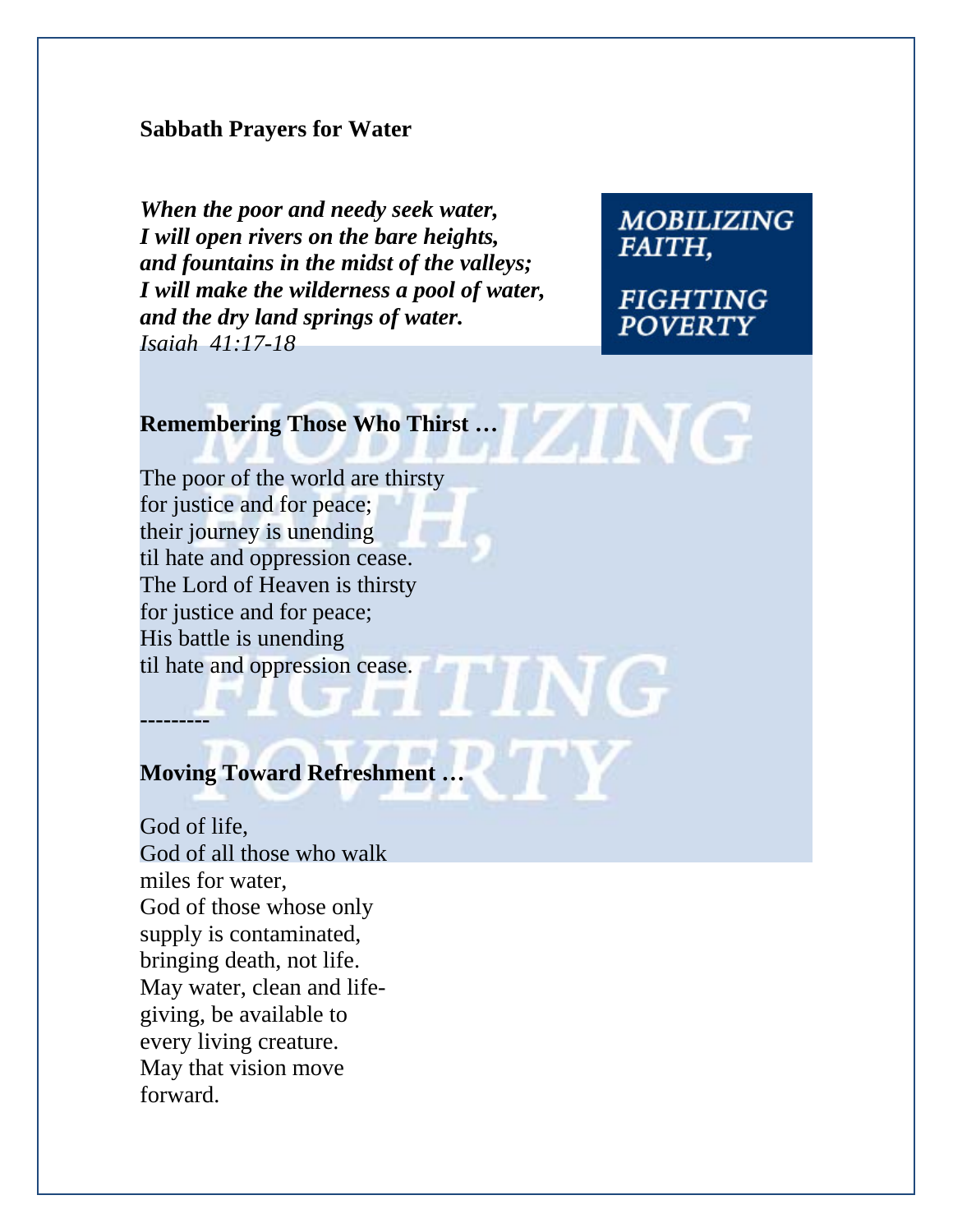May your will be done.

**------------** 

### **Water in Bible Lands …**

Water is a central symbol of life in the Biblical tradition especially in a region of the world where there was little water. In Ancient Palestine the contrast between the Dead Sea, with its sulphurous air, oppressive heat and high (7%) salt content, and the living water of the river Jordan was very real. There were few streams in ancient Palestine, many of the springs and wells were unreliable and the people relied on the run-off from winter rains. Towns grew up around permanent springs and in cities like Jerusalem they built tunnels and conduits to ensure continuous access. The frequent references to water as a symbol of life are earthed in the experience of the people.

## **A Call to Worship**

**--------------** 

God of Life The earth belongs to you **And we are your people. We come in worship, acknowledging how much we need your grace in a world where there is so much violence and greed. We long for the living water that refreshes and gives life Seeking justice and praying for peace**

You are our hope and our strength **We open our hearts to your word.**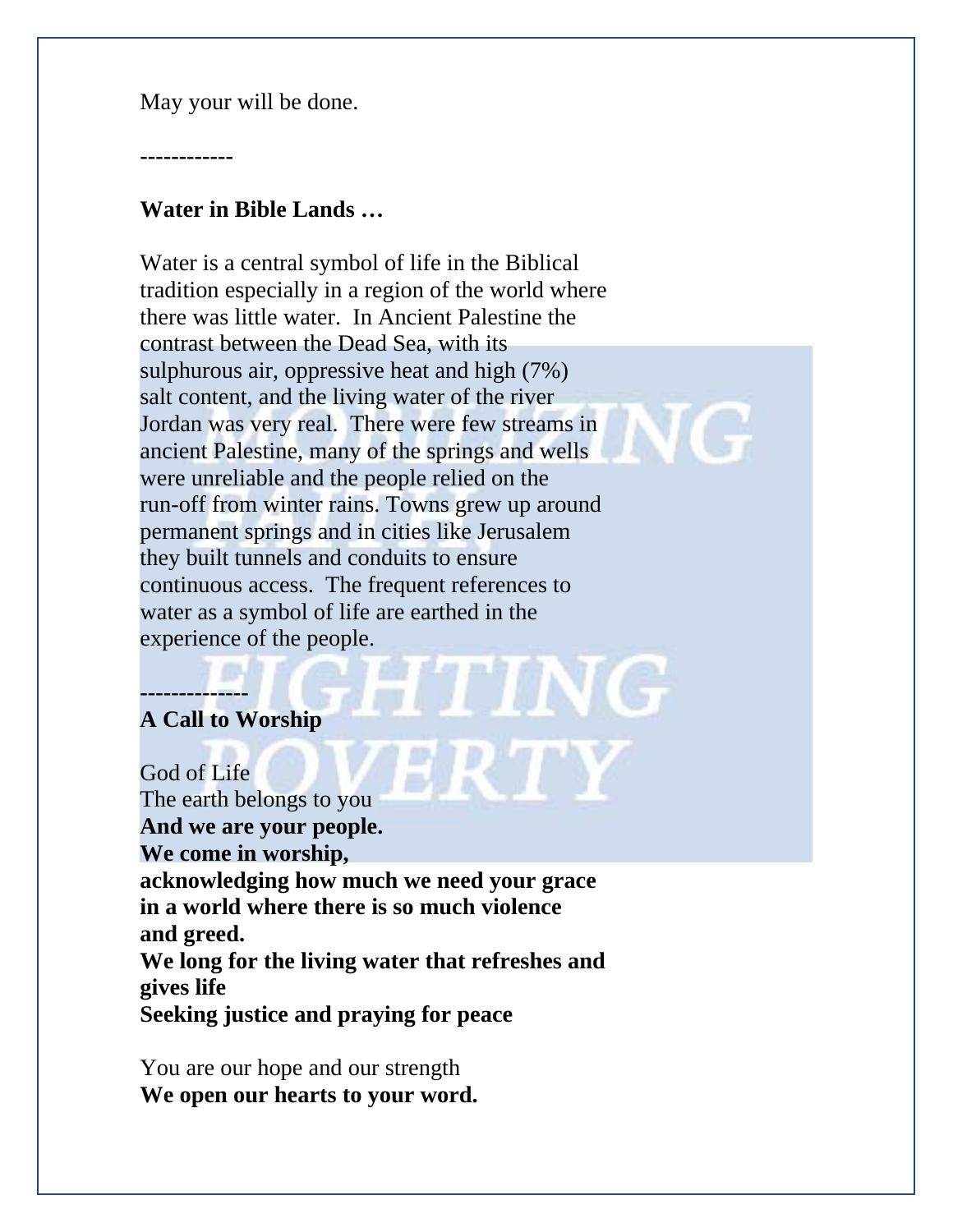#### Amen

# **Prayer of Approach**

Rejoice in the Lord, For he has refreshed the parched earth **We praise you, O God** 

Rejoice for the rain that falls by night, And soaks gently into the dry ground, Causing half dried up roots to swell, And the deep cracks in the earth to close. **We praise you, O God** 

Rejoice for the great drops that fall at midday; Rejoice in the small streams, Singing on their way From the hills down into the valleys, To make the rivers swell And fill the reservoirs And supply the cities And irrigation channels with water. **We praise you, O God** 

# **An Intercessory Prayer**

**-------** 

#### God of the running water,

We pray for our world where waterways are polluted with rubbish, where streams that once were clean now carry poisonous bacteria and chemicals and our rivers are being clogged with didymo. So many people have depended on clean water for life but now they have been abandoned by those who could help. Hear the cries of those without clean water **And quench their thirst**